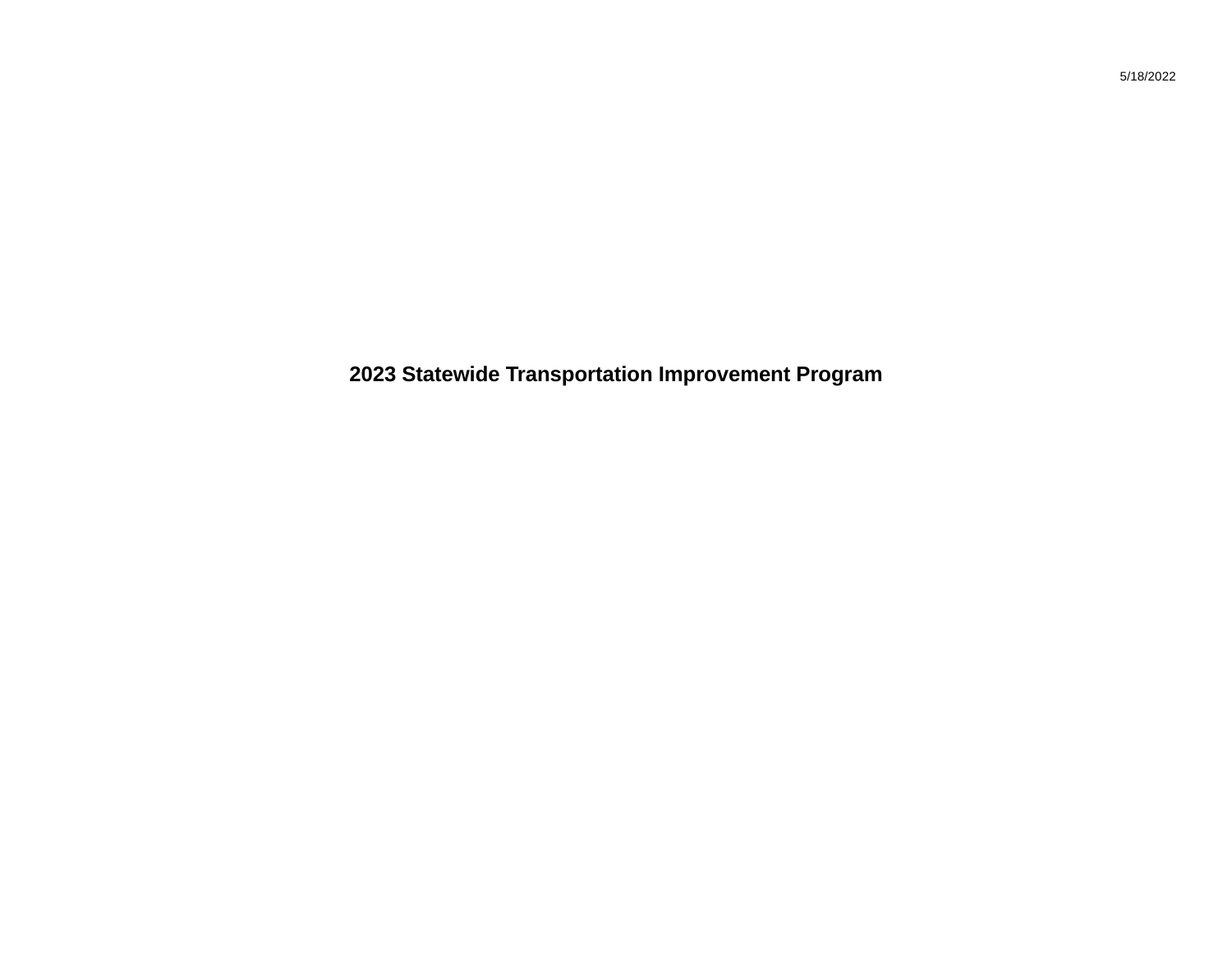# **RPA 11**

#### DEMO

| <b>Project ID</b>                     | <b>Project Number</b>                                  | <b>Approval Level</b> |                    | 2023        | 2024 | 2025 | 2026 | <b>Totals</b> |
|---------------------------------------|--------------------------------------------------------|-----------------------|--------------------|-------------|------|------|------|---------------|
| <b>Sponsor</b>                        | Location                                               | <b>Letting Date</b>   |                    |             |      |      |      |               |
| STIP ID                               | <b>Work Codes</b>                                      |                       |                    |             |      |      |      |               |
| 48393                                 | EDP-C050()--7Y-50                                      | In Prep               | <b>Total</b>       | \$1,800,000 |      |      |      | \$1,800,000   |
| Jasper County                         | From Commerce Drive in Prairie City to NE 116th Street | 3/21/2023             | <b>Federal Aid</b> | \$300,000   |      |      |      | \$300,000     |
| <b>Conservation Board</b>             | near Mitchellville                                     |                       | Regional           |             |      |      |      |               |
|                                       | Ped/Bike Grade & Pave                                  |                       | Swap               |             |      |      |      |               |
| DOT Note: Project received FLAP funds |                                                        |                       |                    |             |      |      |      |               |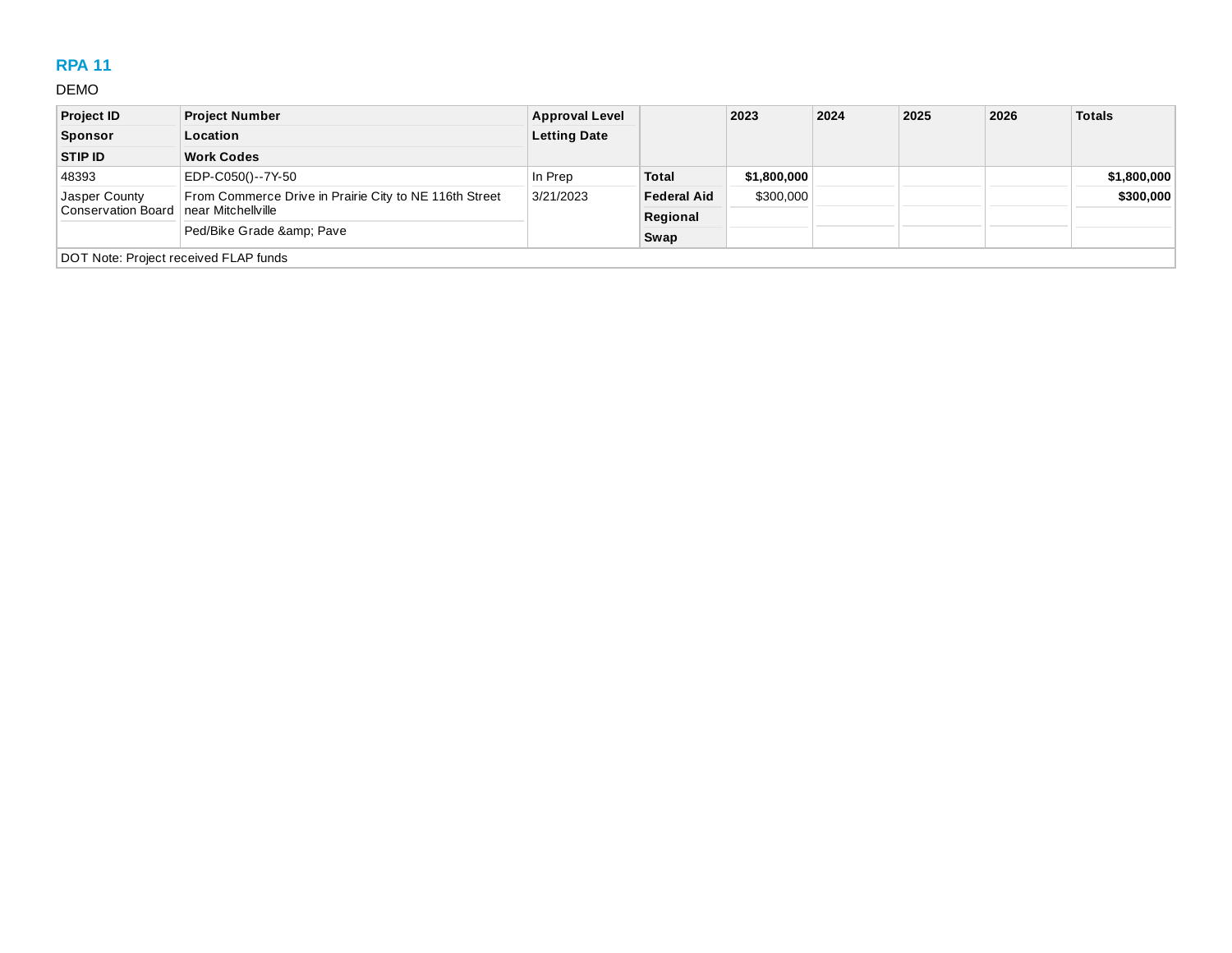#### HBP

| <b>Project ID</b>   | <b>Project Number</b>                       | <b>Approval Level</b> |                    | 2023        | 2024        | 2025        | 2026 | <b>Totals</b> |
|---------------------|---------------------------------------------|-----------------------|--------------------|-------------|-------------|-------------|------|---------------|
| Sponsor             | Location                                    | <b>Letting Date</b>   |                    |             |             |             |      |               |
| STIP ID             | <b>Work Codes</b>                           |                       |                    |             |             |             |      |               |
| 39265               | BRF-14()--38-50                             | Submitted             | <b>Total</b>       | \$2,182,000 |             |             |      | \$2,182,000   |
| Iowa Department of  | IA14: Alloway Creek 1.6 mi S of IA 224      |                       | <b>Federal Aid</b> | \$1,745,600 |             |             |      | \$1,745,600   |
| Transportation      | Bridge Replacement, Right of Way            |                       | Regional           |             |             |             |      |               |
|                     |                                             |                       | Swap               |             |             |             |      |               |
| 39294               | BRF-5()--38-63                              | Submitted             | <b>Total</b>       | \$1,468,000 |             |             |      | \$1,468,000   |
| Iowa Department of  | IA5: S Jct IA 92                            |                       | <b>Federal Aid</b> | \$1,174,400 |             |             |      | \$1,174,400   |
| Transportation      | <b>Bridge Deck Overlay</b>                  |                       | Regional           |             |             |             |      |               |
|                     |                                             |                       | Swap               |             |             |             |      |               |
| 48418               | BRF-5()--38-91                              | Submitted             | <b>Total</b>       | \$10,000    |             | \$3,807,000 |      | \$3,817,000   |
| Iowa Department of  | IA5: South River 0.2 mi N of Co Rd S31 (NB) |                       | <b>Federal Aid</b> | \$8,000     |             | \$3,045,600 |      | \$3,053,600   |
| Transportation      | Bridge New, Right of Way                    |                       | Regional           |             |             |             |      |               |
|                     |                                             |                       | Swap               |             |             |             |      |               |
| 39368               | BRF-5()--38-91                              | Submitted             | <b>Total</b>       | \$670,000   |             |             |      | \$670,000     |
| Iowa Department of  | IA5: Coal Creek 0.8 mi N of IA 316 (NB)     |                       | <b>Federal Aid</b> | \$536,000   |             |             |      | \$536,000     |
| Transportation      | <b>Bridge Deck Overlay</b>                  |                       | Regional           |             |             |             |      |               |
|                     |                                             |                       | <b>Swap</b>        |             |             |             |      |               |
| 35884               | BROS-C008(78)--5F-08                        | Submitted             | <b>Total</b>       | \$1,100,000 |             |             |      | \$1,100,000   |
| <b>Boone County</b> | On J AVE, OVER UP RR, S27 T84 R27           | 10/18/2022            | <b>Federal Aid</b> | \$1,100,000 |             |             |      | \$1,100,000   |
|                     | <b>Bridge Replacement</b>                   |                       | Regional           |             |             |             |      |               |
|                     |                                             |                       | Swap               |             |             |             |      |               |
| 47106               | BROS-C025(B-67)--8J-25                      | Submitted             | <b>Total</b>       | \$450,000   |             |             |      | \$450,000     |
| Dallas County       | On IVY PL, Over FROG CREEK, S16 T81 R28     | 12/20/2022            | <b>Federal Aid</b> | \$450,000   |             |             |      | \$450,000     |
|                     | <b>Bridge New</b>                           |                       | Regional           |             |             |             |      |               |
|                     |                                             |                       | Swap               |             |             |             |      |               |
| 45366               | BRF-14()--38-63                             | Submitted             | <b>Total</b>       |             | \$5,000     | \$4,300,000 |      | \$4,305,000   |
| Iowa Department of  | IA14: Brush Creek 0.2 mi S of Co Rd G28     |                       | <b>Federal Aid</b> |             | \$4,000     | \$3,440,000 |      | \$3,444,000   |
| Transportation      | Bridge Replacement, Right of Way            |                       | Regional           |             |             |             |      |               |
|                     |                                             |                       | Swap               |             |             |             |      |               |
| 45361               | BRF-65()--38-91                             | Submitted             | <b>Total</b>       |             | \$5,000     | \$2,520,000 |      | \$2,525,000   |
| Iowa Department of  | US65: Otter Creek 1.6 mi S of Co Rd G58     |                       | <b>Federal Aid</b> |             | \$4,000     | \$2,016,000 |      | \$2,020,000   |
| Transportation      | Bridge Replacement, Right of Way            |                       | Regional           |             |             |             |      |               |
|                     |                                             |                       | Swap               |             |             |             |      |               |
| 45386               | BRF-69()--38-85                             | Submitted             | <b>Total</b>       |             | \$1,199,000 |             |      | \$1,199,000   |
| Iowa Department of  | US69: Walnut Creek 0.2 mi N of Co Rd E57    |                       | <b>Federal Aid</b> |             | \$959,200   |             |      | \$959,200     |
| Transportation      | Bridge Replacement, Right of Way            |                       | Regional           |             |             |             |      |               |
|                     |                                             |                       | Swap               |             |             |             |      |               |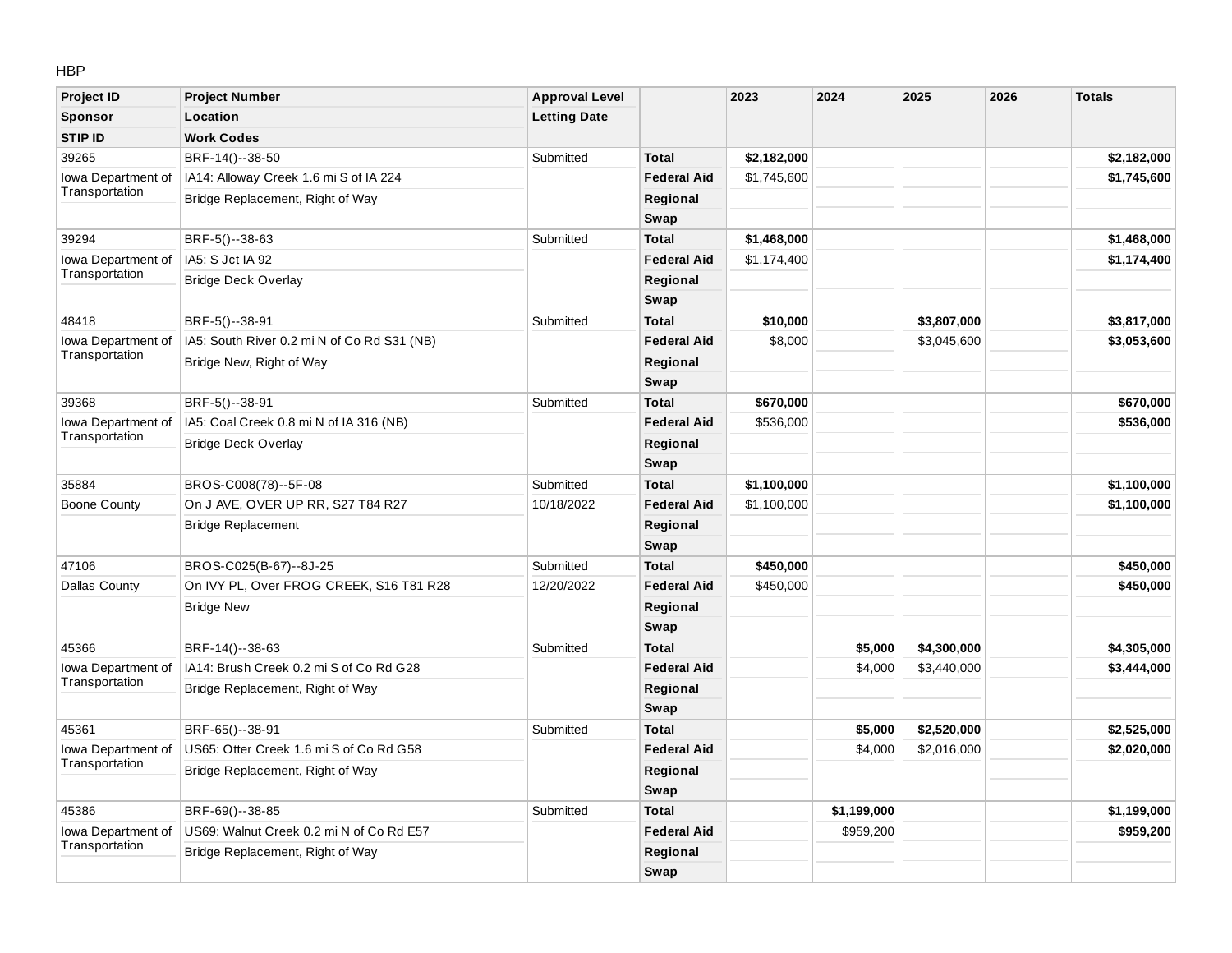#### HBP

| <b>Project ID</b>     | <b>Project Number</b>                                                                   | <b>Approval Level</b> |                    | 2023 | 2024        | 2025         | 2026 | <b>Totals</b> |
|-----------------------|-----------------------------------------------------------------------------------------|-----------------------|--------------------|------|-------------|--------------|------|---------------|
| Sponsor               | Location                                                                                | <b>Letting Date</b>   |                    |      |             |              |      |               |
| <b>STIP ID</b>        | <b>Work Codes</b>                                                                       |                       |                    |      |             |              |      |               |
| 32516                 | BROS-C025(E-44)--8J-25                                                                  | Submitted             | <b>Total</b>       |      | \$750,000   |              |      | \$750,000     |
| Dallas County         | On B Avenue, Over Mosquito Creek, on the east line of S6,<br>T80, R29, Lincoln Township |                       | <b>Federal Aid</b> |      | \$750,000   |              |      | \$750,000     |
|                       | <b>Bridge Replacement</b>                                                               |                       | Regional           |      |             |              |      |               |
|                       |                                                                                         |                       | Swap               |      |             |              |      |               |
| 47104                 | BROS-C025(N-61)--8J-25                                                                  | Submitted             | <b>Total</b>       |      | \$300,000   |              |      | \$300,000     |
| Dallas County         | On 365TH ST, Over BEAR CREEK, S32 T78 R28                                               |                       | <b>Federal Aid</b> |      | \$300,000   |              |      | \$300,000     |
|                       | <b>Culvert New</b>                                                                      |                       | Regional           |      |             |              |      |               |
|                       |                                                                                         |                       | Swap               |      |             |              |      |               |
| 32498                 | BROS-C061()--5F-61                                                                      | Submitted             | <b>Total</b>       |      | \$500,000   |              |      | \$500,000     |
| <b>Madison County</b> | On R21, Over BRANCH TO CLANTON CREEK, at S1 T74                                         |                       | <b>Federal Aid</b> |      | \$500,000   |              |      | \$500,000     |
|                       | R <sub>27</sub>                                                                         |                       | Regional           |      |             |              |      |               |
|                       | <b>Bridge Replacement</b>                                                               |                       | Swap               |      |             |              |      |               |
| 51027                 | BROS-C091(R3603)--8J-91                                                                 | Submitted             | <b>Total</b>       |      | \$700,000   |              |      | \$700,000     |
| <b>Warren County</b>  | On 180TH AVE, Over COTTON CREEK, S36 T74 R23                                            |                       | <b>Federal Aid</b> |      | \$700,000   |              |      | \$700,000     |
|                       |                                                                                         |                       | Regional           |      |             |              |      |               |
|                       |                                                                                         |                       | Swap               |      |             |              |      |               |
| 20595                 | BRS-C061()--60-61                                                                       | Submitted             | <b>Total</b>       |      | \$1,200,000 |              |      | \$1,200,000   |
| <b>Madison County</b> | On P53, Over NORTH RIVER, S10 T76 R29                                                   |                       | <b>Federal Aid</b> |      | \$240,000   |              |      | \$240,000     |
|                       | <b>Bridge Replacement</b>                                                               |                       | Regional           |      |             |              |      |               |
|                       |                                                                                         |                       | Swap               |      |             |              |      |               |
| 47114                 | BHS-C025(N-60)--63-25                                                                   | Submitted             | <b>Total</b>       |      |             | \$375,000    |      | \$375,000     |
| Dallas County         | On F 60, Over PANTHER CREEK, S5 T78 R28                                                 |                       | <b>Federal Aid</b> |      |             | \$300,000    |      | \$300,000     |
|                       | <b>Bridge Rehabilitation</b>                                                            |                       | Regional           |      |             |              |      |               |
|                       |                                                                                         |                       | Swap               |      |             |              |      |               |
| 48604                 | BRF-14()--38-63                                                                         | Submitted             | <b>Total</b>       |      |             | \$10,426,000 |      | \$10,426,000  |
| Iowa Department of    | IA14: Des Moines River 1.2 mi N of Co Rd G40                                            |                       | <b>Federal Aid</b> |      |             | \$8,340,800  |      | \$8,340,800   |
| Transportation        | <b>Bridge Deck Overlay</b>                                                              |                       | Regional           |      |             |              |      |               |
|                       |                                                                                         |                       | Swap               |      |             |              |      |               |
| 40161                 | BROS-C008(xx)--8J-08                                                                    | Submitted             | <b>Total</b>       |      |             | \$600,000    |      | \$600,000     |
| <b>Boone County</b>   | On 310TH ST, Over LITTLE BEAVER CREEK, S18 T82                                          |                       | <b>Federal Aid</b> |      |             | \$600,000    |      | \$600,000     |
|                       | R <sub>27</sub>                                                                         |                       | Regional           |      |             |              |      |               |
|                       | <b>Bridge Replacement</b>                                                               |                       | Swap               |      |             |              |      |               |
| 40162                 | BROS-C008(xx)--8J-08                                                                    | Submitted             | <b>Total</b>       |      |             | \$650,000    |      | \$650,000     |
| <b>Boone County</b>   | On 140TH ST, Over MONTGOMERY CREEK, S25 T85                                             |                       | <b>Federal Aid</b> |      |             | \$650,000    |      | \$650,000     |
|                       | R <sub>26</sub>                                                                         |                       | Regional           |      |             |              |      |               |
|                       | <b>Bridge Replacement</b>                                                               |                       | Swap               |      |             |              |      |               |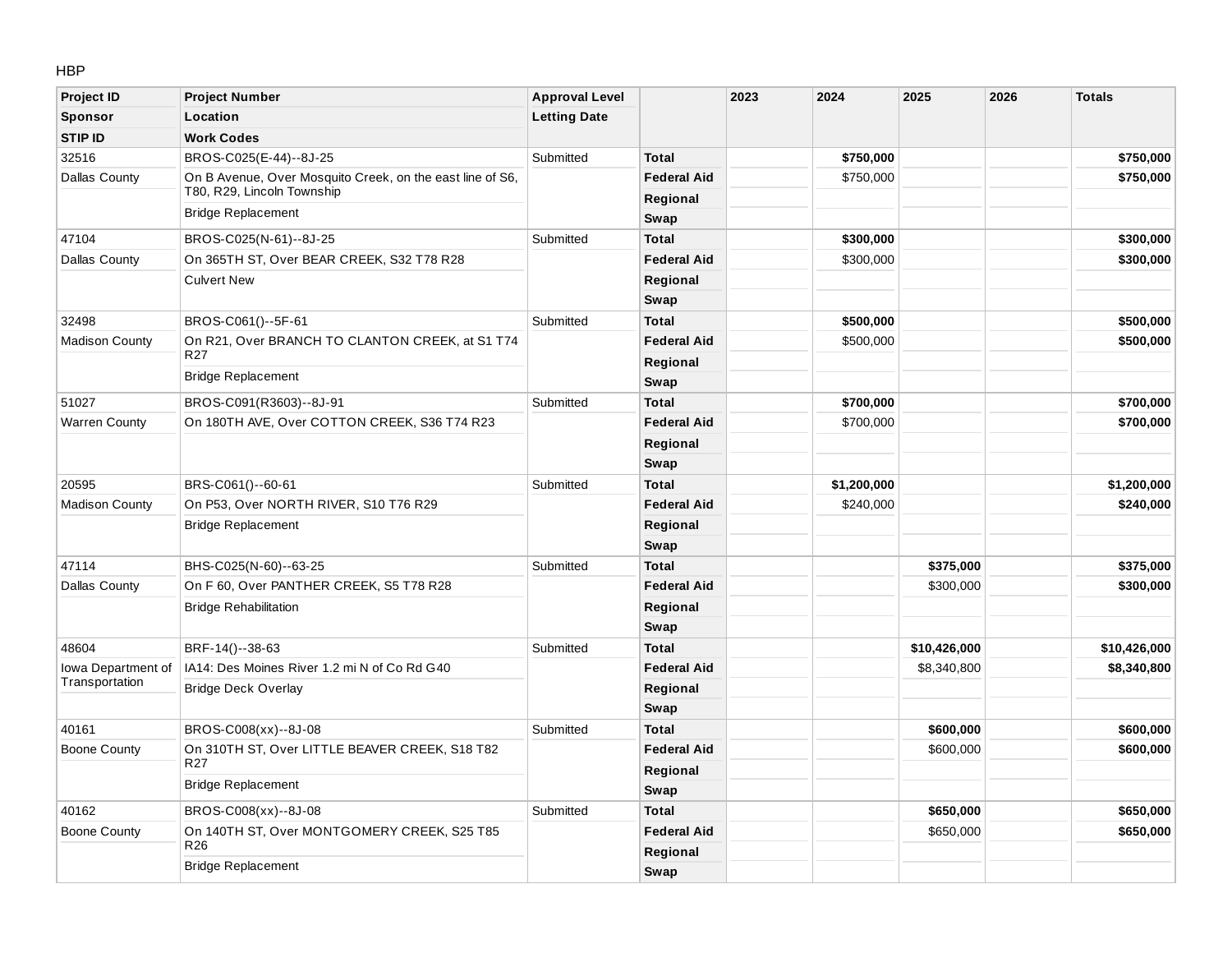HBP

| <b>Project ID</b>     | <b>Project Number</b>                            | <b>Approval Level</b> |                    | 2023 | 2024 | 2025        | 2026        | <b>Totals</b> |
|-----------------------|--------------------------------------------------|-----------------------|--------------------|------|------|-------------|-------------|---------------|
| Sponsor               | Location                                         | <b>Letting Date</b>   |                    |      |      |             |             |               |
| <b>STIP ID</b>        | <b>Work Codes</b>                                |                       |                    |      |      |             |             |               |
| 36305                 | BROS-C025(J-40)--8J-25                           | Submitted             | <b>Total</b>       |      |      | \$405,000   |             | \$405,000     |
| <b>Dallas County</b>  | On H AVE, Over Panther Creek, S5 T79 R28, Colfax |                       | <b>Federal Aid</b> |      |      | \$400,000   |             | \$400,000     |
|                       | Township                                         |                       | Regional           |      |      |             |             |               |
|                       | <b>Bridge Replacement</b>                        |                       | Swap               |      |      |             |             |               |
| 32791                 | BROS-C091()--8J-91                               | Submitted             | <b>Total</b>       |      |      | \$700,000   |             | \$700,000     |
| <b>Warren County</b>  | On 20TH AVE, Over PAINTER CREEK, S20 T75 R25     |                       | <b>Federal Aid</b> |      |      | \$700,000   |             | \$700,000     |
|                       | <b>Bridge Replacement</b>                        |                       | Regional           |      |      |             |             |               |
|                       |                                                  |                       | Swap               |      |      |             |             |               |
| 37572                 | BRS-C061()--60-61                                | Submitted             | <b>Total</b>       |      |      | \$2,500,000 |             | \$2,500,000   |
| <b>Madison County</b> | On R35 (BEV. PARK RD.), Over MIDDLE RIVER, at SW |                       | <b>Federal Aid</b> |      |      | \$2,000,000 |             | \$2,000,000   |
|                       | S25 T76 R26                                      |                       | Regional           |      |      |             |             |               |
|                       | <b>Bridge Replacement</b>                        |                       | Swap               |      |      |             |             |               |
| 52680                 | BRF-14()--38-63                                  | Submitted             | <b>Total</b>       |      |      |             | \$980,000   | \$980,000     |
| Iowa Department of    | IA14: Teter Creek 0.2 mi S of Co Rd G40          |                       | <b>Federal Aid</b> |      |      |             | \$784,000   | \$784,000     |
| Transportation        | <b>Bridge Deck Overlay</b>                       |                       | Regional           |      |      |             |             |               |
|                       |                                                  |                       | Swap               |      |      |             |             |               |
| 52683                 | BRF-14()--38-63                                  | Submitted             | <b>Total</b>       |      |      |             | \$1,960,000 | \$1,960,000   |
| Iowa Department of    | IA14: White Breast Creek 2.1 mi S of Co Rd G40   |                       | <b>Federal Aid</b> |      |      |             | \$1,568,000 | \$1,568,000   |
| Transportation        | <b>Bridge Deck Overlay</b>                       |                       | Regional           |      |      |             |             |               |
|                       |                                                  |                       | Swap               |      |      |             |             |               |
| 45722                 | BROS-C008()--8J-08                               | Submitted             | <b>Total</b>       |      |      |             | \$600,000   | \$600,000     |
| Boone County          | On 260TH ST, Over BIG CREEK, S29 T83 R25         |                       | <b>Federal Aid</b> |      |      |             | \$600,000   | \$600,000     |
|                       | <b>Bridge Replacement</b>                        |                       | Regional           |      |      |             |             |               |
|                       |                                                  |                       | Swap               |      |      |             |             |               |
| 45958                 | BRS-C061()--60-61                                | Submitted             | <b>Total</b>       |      |      |             | \$1,500,000 | \$1,500,000   |
| <b>Madison County</b> | On R 35, Over CLANTON CREEK, S12 T75 R26         |                       | <b>Federal Aid</b> |      |      |             | \$1,200,000 | \$1,200,000   |
|                       | <b>Bridge Replacement</b>                        |                       | Regional           |      |      |             |             |               |
|                       |                                                  |                       | Swap               |      |      |             |             |               |
| 49760                 | BRS-C085(E15)--60-85                             | Submitted             | <b>Total</b>       |      |      |             | \$600,000   | \$600,000     |
| <b>Story County</b>   | On E 15, Over LONG DICK CREEK, S9 T85 R23        |                       | <b>Federal Aid</b> |      |      |             | \$480,000   | \$480,000     |
|                       |                                                  |                       | Regional           |      |      |             |             |               |
|                       |                                                  |                       | Swap               |      |      |             |             |               |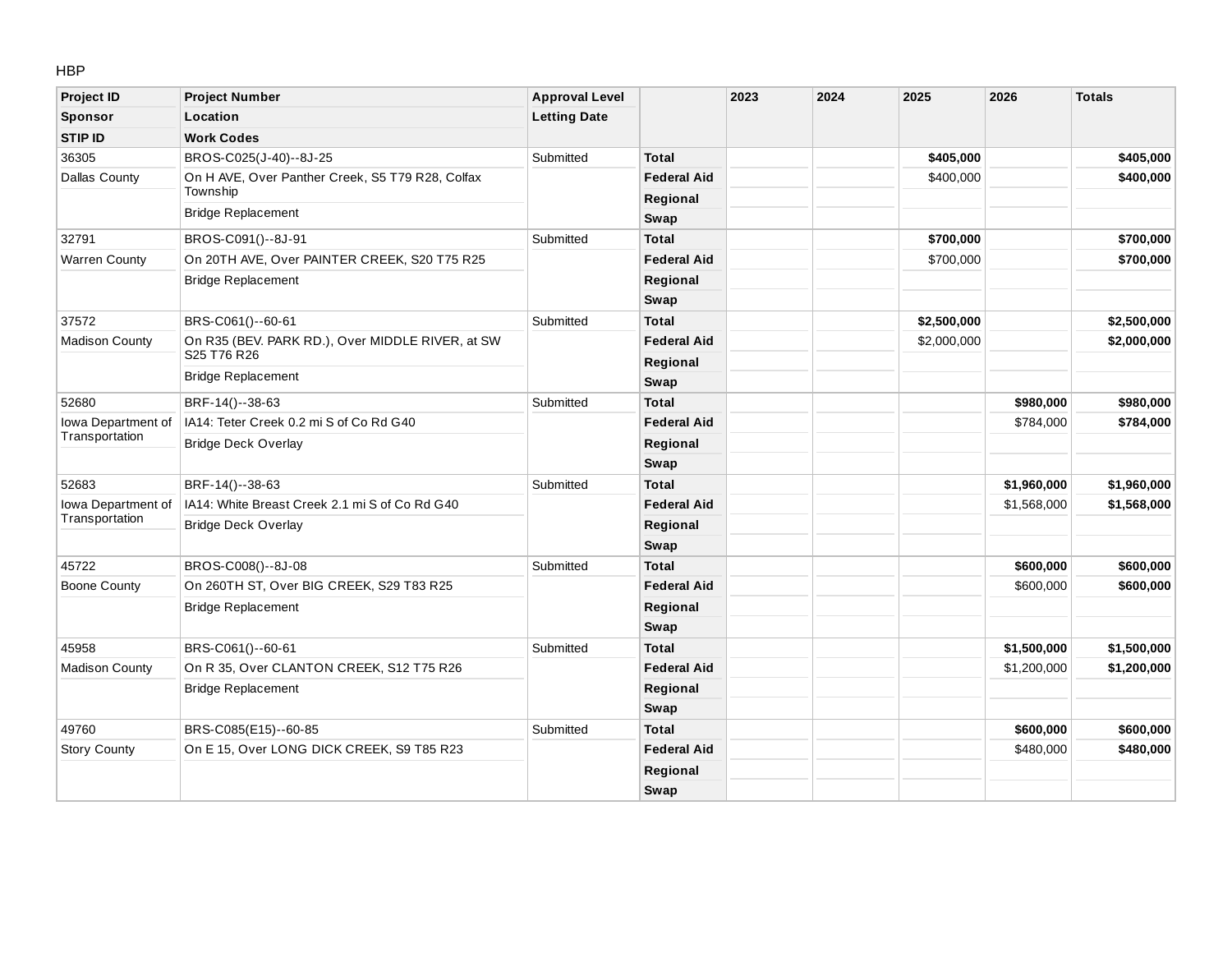#### **HSIP**

| <b>Project ID</b>  | <b>Project Number</b>                         | <b>Approval Level</b> |                    | 2023      | 2024 | 2025 | 2026 | <b>Totals</b> |
|--------------------|-----------------------------------------------|-----------------------|--------------------|-----------|------|------|------|---------------|
| <b>Sponsor</b>     | Location                                      | <b>Letting Date</b>   |                    |           |      |      |      |               |
| <b>STIP ID</b>     | <b>Work Codes</b>                             |                       |                    |           |      |      |      |               |
| 52550              | HSIPX-1()--3L-57                              | Submitted             | <b>Total</b>       | \$100,000 |      |      |      | \$100,000     |
| lowa Department of | IA1: Business 30 SW Intersection in Mt Vernon |                       | <b>Federal Aid</b> | \$90,000  |      |      |      | \$90,000      |
| Transportation     | <b>Pavement Markings</b>                      |                       | Regional           |           |      |      |      |               |
|                    |                                               |                       | Swap               |           |      |      |      |               |
| 52588              | HSIPX-148()--3L-87                            | Submitted             | <b>Total</b>       | \$400,000 |      |      |      | \$400,000     |
| lowa Department of | IA148: In Bedford, from Jackson St to IA 2    |                       | <b>Federal Aid</b> | \$360,000 |      |      |      | \$360,000     |
| Transportation     | Pavement Rehab                                |                       | Regional           |           |      |      |      |               |
|                    |                                               |                       | Swap               |           |      |      |      |               |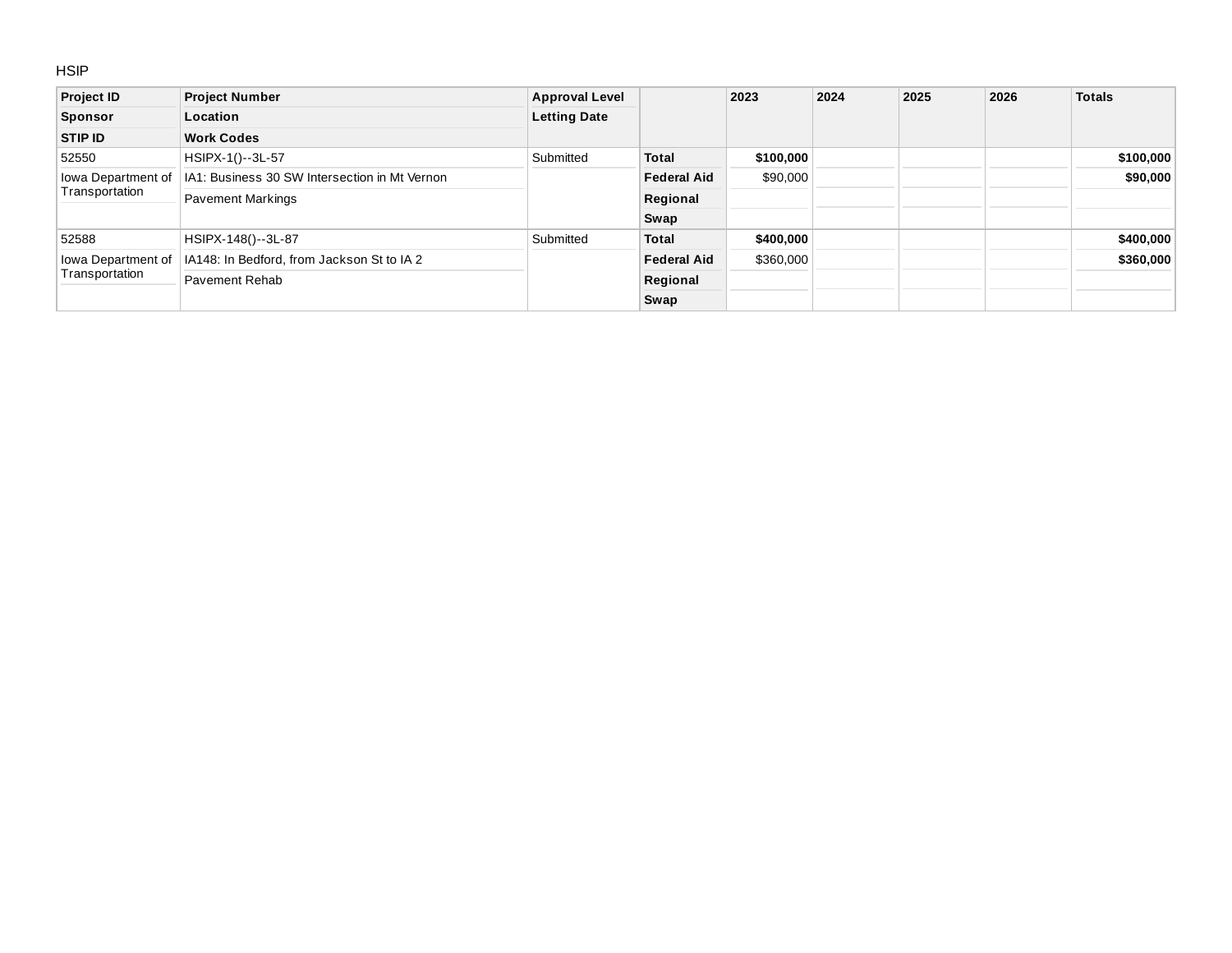#### NHPP

| <b>Project ID</b>  | <b>Project Number</b>                                     | <b>Approval Level</b> |                    | 2023         | 2024         | 2025        | 2026         | <b>Totals</b> |
|--------------------|-----------------------------------------------------------|-----------------------|--------------------|--------------|--------------|-------------|--------------|---------------|
| Sponsor            | Location                                                  | <b>Letting Date</b>   |                    |              |              |             |              |               |
| <b>STIP ID</b>     | <b>Work Codes</b>                                         |                       |                    |              |              |             |              |               |
| 39367              | IM-NHS-35()--03-91                                        | Submitted             | <b>Total</b>       | \$17,687,000 |              |             |              | \$17,687,000  |
| Iowa Department of | I35: N of IA 92 to S of North River (SB)                  |                       | <b>Federal Aid</b> | \$15,033,950 |              |             |              | \$15,033,950  |
| Transportation     | Bridge Replacement, Right of Way                          |                       | Regional           |              |              |             |              |               |
|                    |                                                           |                       | Swap               |              |              |             |              |               |
| 38066              | IM-NHS-80()--03-25                                        | Submitted             | <b>Total</b>       | \$15,004,000 | \$28,481,000 | \$239,000   |              | \$43,724,000  |
| Iowa Department of | 180: US 6/169 in De Soto to Co Rd R16                     |                       | <b>Federal Aid</b> | \$12,753,400 | \$24,208,850 | \$203,150   |              | \$37,165,400  |
| Transportation     | Pave, Bridge Replacement                                  |                       | Regional           |              |              |             |              |               |
|                    |                                                           |                       | Swap               |              |              |             |              |               |
| 39357              | NHSX-30()--3H-85                                          | Submitted             | <b>Total</b>       | \$6,642,000  |              |             |              | \$6,642,000   |
| lowa Department of | US30: Co Rd S14 in Nevada                                 |                       | <b>Federal Aid</b> | \$5,313,600  |              |             |              | \$5,313,600   |
| Transportation     | Bridge New, Traffic Signs                                 |                       | Regional           |              |              |             |              |               |
|                    |                                                           |                       | Swap               |              |              |             |              |               |
| 52495              | NHSX-34()--3H-59                                          | Submitted             | <b>Total</b>       | \$2,651,000  |              |             |              | \$2,651,000   |
| Iowa Department of | US34: Lucas to E of Co Rd S23                             |                       | <b>Federal Aid</b> | \$2,120,800  |              |             |              | \$2,120,800   |
| Transportation     | Pavement Widening, Pavement Rehab                         |                       | Regional           |              |              |             |              |               |
|                    |                                                           |                       | Swap               |              |              |             |              |               |
| 52587              | NHSX-61()--3H-23                                          | Submitted             | <b>Total</b>       | \$3,452,000  |              |             |              | \$3,452,000   |
| Iowa Department of | US61: Silver Creek S of De Witt to S of Old IA 956        |                       | <b>Federal Aid</b> | \$2,761,600  |              |             |              | \$2,761,600   |
| Transportation     | <b>Pavement Rehab</b>                                     |                       | Regional           |              |              |             |              |               |
|                    |                                                           |                       | Swap               |              |              |             |              |               |
| 45343              | NHSX-141()--3H-77                                         | Submitted             | <b>Total</b>       |              | \$2,012,000  | \$8,047,000 |              | \$10,059,000  |
| Iowa Department of | IA141: NW 121st St Intersection incl Local Rd Connections |                       | <b>Federal Aid</b> |              | \$1,609,600  | \$6,437,600 |              | \$8,047,200   |
| Transportation     | Traffic Signs, Right of Way                               |                       | Regional           |              |              |             |              |               |
|                    |                                                           |                       | Swap               |              |              |             |              |               |
| 52514              | NHSX-30()--3H-85                                          | Submitted             | <b>Total</b>       |              |              | \$1,700,000 |              | \$1,700,000   |
| Iowa Department of | US30: 610th Ave Interchange at Nevada                     |                       | <b>Federal Aid</b> |              |              | \$1,360,000 |              | \$1,360,000   |
| Transportation     | Bridge New, Grading, Right of Way                         |                       | Regional           |              |              |             |              |               |
|                    |                                                           |                       | Swap               |              |              |             |              |               |
| 38156              | IM-NHS-35()--03-91                                        | Submitted             | <b>Total</b>       |              |              |             | \$12,967,000 | \$12,967,000  |
| Iowa Department of | 135: N of North River to S of Badger Creek (SB)           |                       | <b>Federal Aid</b> |              |              |             | \$11,021,950 | \$11,021,950  |
| Transportation     | <b>Traffic Signs</b>                                      |                       | Regional           |              |              |             |              |               |
|                    |                                                           |                       | Swap               |              |              |             |              |               |
| 52623              | IMX-35()--02-91                                           | Submitted             | <b>Total</b>       |              |              |             | \$34,805,000 | \$34,805,000  |
| lowa Department of | 135: Clarke Co to Clanton Creek                           |                       | <b>Federal Aid</b> |              |              |             | \$31,324,500 | \$31,324,500  |
| Transportation     | Pave                                                      |                       | Regional           |              |              |             |              |               |
|                    |                                                           |                       | Swap               |              |              |             |              |               |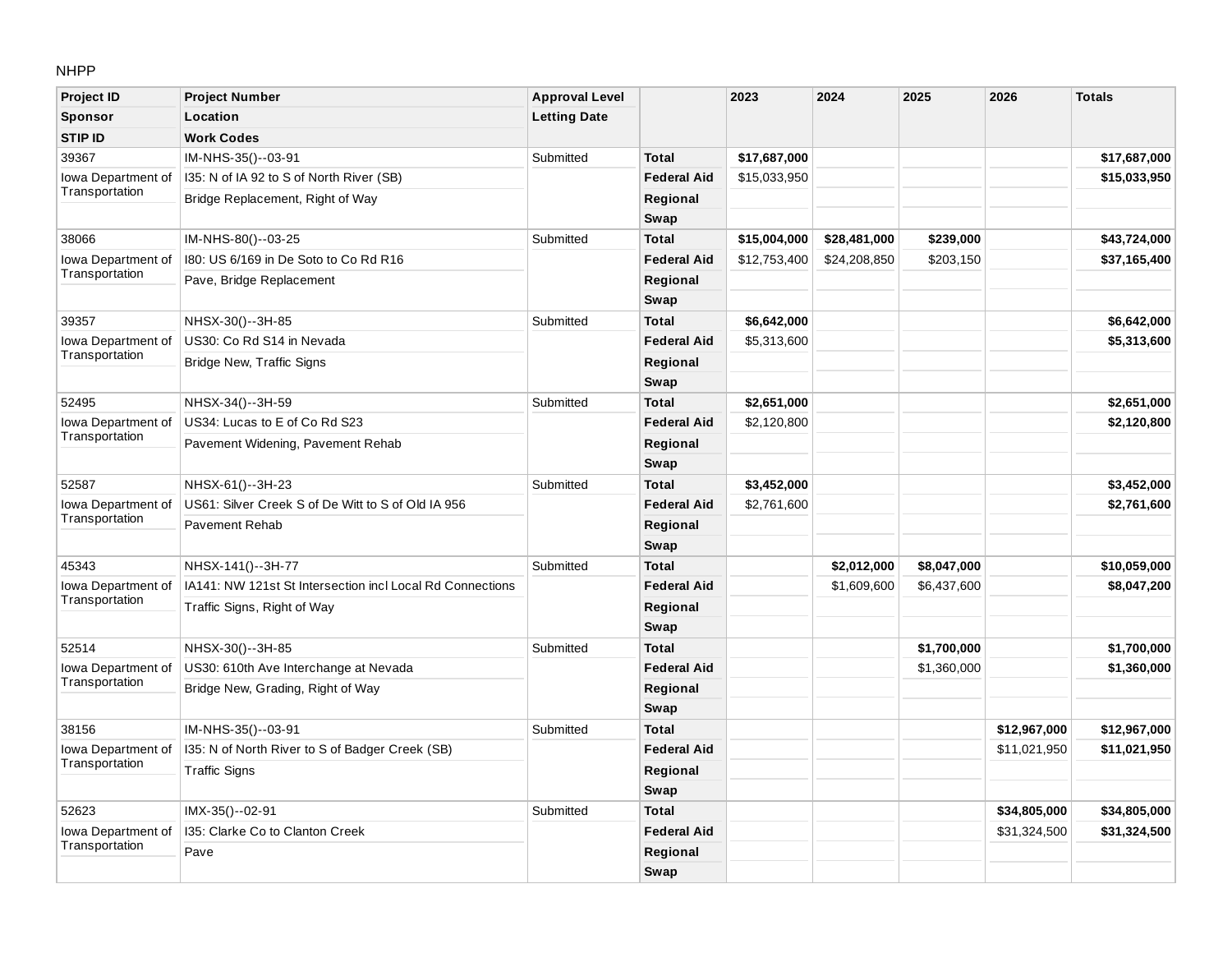## PRF

| <b>Project ID</b>  | <b>Project Number</b>                                      | <b>Approval Level</b> |                    | 2023        | 2024        | 2025 | 2026 | <b>Totals</b> |
|--------------------|------------------------------------------------------------|-----------------------|--------------------|-------------|-------------|------|------|---------------|
| Sponsor            | Location                                                   | <b>Letting Date</b>   |                    |             |             |      |      |               |
| <b>STIP ID</b>     | <b>Work Codes</b>                                          |                       |                    |             |             |      |      |               |
| 52557              | IMN-69()--0E-99                                            | Submitted             | <b>Total</b>       | \$119,000   |             |      |      | \$119,000     |
| Iowa Department of | US69: Mitigation for (41) N of UP RR to N Jct Co Rd C20    |                       | <b>Federal Aid</b> |             |             |      |      |               |
| Transportation     | <b>Wetland Mitigation</b>                                  |                       | Regional           |             |             |      |      |               |
|                    |                                                            |                       | Swap               |             |             |      |      |               |
| 38180              | NHSN-30()--2R-8                                            | Submitted             | <b>Total</b>       | \$2,013,000 |             |      |      | \$2,013,000   |
| Iowa Department of | US30: Co Rd R18 Intersection                               |                       | <b>Federal Aid</b> |             |             |      |      |               |
| Transportation     | Right of Way                                               |                       | Regional           |             |             |      |      |               |
|                    |                                                            |                       | Swap               |             |             |      |      |               |
| 52635              | STPN-0()--2J-0                                             | Submitted             | <b>Total</b>       | \$250,000   |             |      |      | \$250,000     |
| Iowa Department of | 10: Traffic Sensor Replacements - Various Locations        |                       | <b>Federal Aid</b> |             |             |      |      |               |
| Transportation     | Statewide                                                  |                       | Regional           |             |             |      |      |               |
|                    | <b>Traffic Signs</b>                                       |                       | Swap               |             |             |      |      |               |
| 38272              | STPN-17()--2J-8                                            | Submitted             | <b>Total</b>       | \$200,000   |             |      |      | \$200,000     |
| Iowa Department of | IA17: 0.5 MI N OF US 30 TO 3.0 MI N (STATE SHARE)          |                       | <b>Federal Aid</b> |             |             |      |      |               |
| Transportation     | <b>Erosion Control</b>                                     |                       | Regional           |             |             |      |      |               |
|                    |                                                            |                       | Swap               |             |             |      |      |               |
| 45415              | STPN-65()--2J-85                                           | Submitted             | <b>Total</b>       | \$50,000    |             |      |      | \$50,000      |
| Iowa Department of | US65: 0.5 mi S of US 30 to IA 175 in Hubbard               |                       | <b>Federal Aid</b> |             |             |      |      |               |
| Transportation     | <b>Culvert New</b>                                         |                       | Regional           |             |             |      |      |               |
|                    |                                                            |                       | Swap               |             |             |      |      |               |
| 45431              | BRFN-92()--39-63                                           | Submitted             | <b>Total</b>       |             | \$1,111,000 |      |      | \$1,111,000   |
| Iowa Department of | IA92: Old Highway 92 3.9 mi E of E Jct IA 5                |                       | <b>Federal Aid</b> |             |             |      |      |               |
| Transportation     | <b>Bridge Deck Overlay</b>                                 |                       | Regional           |             |             |      |      |               |
|                    |                                                            |                       | Swap               |             |             |      |      |               |
| 38150              | IMN-80()--0E-50                                            | Submitted             | <b>Total</b>       |             | \$377,000   |      |      | \$377,000     |
| Iowa Department of | 180: North Skunk River 2.1 mi E of IA 224                  |                       | <b>Federal Aid</b> |             |             |      |      |               |
| Transportation     | <b>Erosion Control</b>                                     |                       | Regional           |             |             |      |      |               |
|                    |                                                            |                       | Swap               |             |             |      |      |               |
| 48476              | IMN-80()--0E-50                                            | Submitted             | <b>Total</b>       |             | \$1,824,000 |      |      | \$1,824,000   |
| Iowa Department of | 180: 0.5 mi E of Co Rd T14 (Speedway Dr) to 0.5 mi E of IA |                       | <b>Federal Aid</b> |             |             |      |      |               |
| Transportation     | 224                                                        |                       | Regional           |             |             |      |      |               |
|                    | <b>Pavement Rehab</b>                                      |                       | Swap               |             |             |      |      |               |
| 45309              | IMN-80()--0E-50                                            | Submitted             | <b>Total</b>       |             | \$726,000   |      |      | \$726,000     |
| Iowa Department of | 180: Cherry Creek 1.2 mi W of IA 14 (EB & WB)              |                       | <b>Federal Aid</b> |             |             |      |      |               |
| Transportation     | Bridge Deck Overlay                                        |                       | Regional           |             |             |      |      |               |
|                    |                                                            |                       | Swap               |             |             |      |      |               |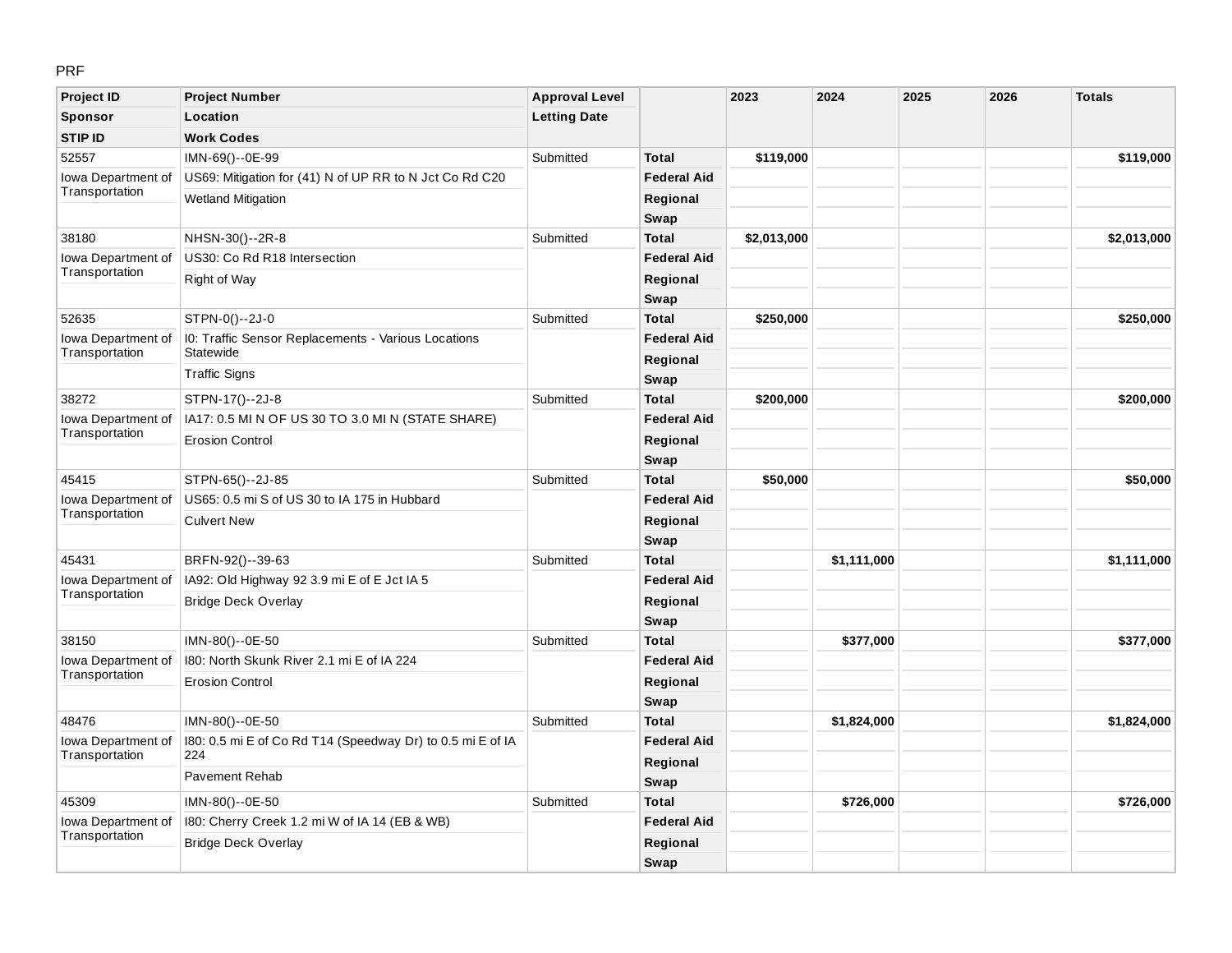#### PRF

| <b>Project ID</b>                    | <b>Project Number</b>                            | <b>Approval Level</b> |                    | 2023 | 2024     | 2025        | 2026 | <b>Totals</b> |
|--------------------------------------|--------------------------------------------------|-----------------------|--------------------|------|----------|-------------|------|---------------|
| <b>Sponsor</b>                       | Location                                         | <b>Letting Date</b>   |                    |      |          |             |      |               |
| <b>STIP ID</b>                       | <b>Work Codes</b>                                |                       |                    |      |          |             |      |               |
| 45344                                | NHSN-169()--2R-25                                | Submitted             | <b>Total</b>       |      | \$45,000 |             |      | \$45,000      |
| Iowa Department of                   | US169: S OF N RACCOON RIVER 1.4 MI N OF US 6     |                       | <b>Federal Aid</b> |      |          |             |      |               |
| Transportation                       | Grading, Right of Way                            |                       | Regional           |      |          |             |      |               |
|                                      |                                                  |                       | Swap               |      |          |             |      |               |
| 48466                                | BRFN-316()--39-63                                | Submitted             | <b>Total</b>       |      |          | \$348,000   |      | \$348,000     |
| Iowa Department of                   | IA316: NS and BNSF RR 2.5 mi N of IA 5           |                       | <b>Federal Aid</b> |      |          |             |      |               |
| Transportation                       | <b>Bridge Deck Overlay</b>                       |                       | Regional           |      |          |             |      |               |
|                                      |                                                  |                       | Swap               |      |          |             |      |               |
| 48411                                | BRFN-5()--39-63                                  | Submitted             | <b>Total</b>       |      |          | \$1,798,000 |      | \$1,798,000   |
| Iowa Department of                   | IA5: Walnut Creek 0.9 mi N of Co Rd G76          |                       | <b>Federal Aid</b> |      |          |             |      |               |
| Transportation                       | Bridge Replacement, Right of Way                 |                       | Regional           |      |          |             |      |               |
|                                      |                                                  |                       | Swap               |      |          |             |      |               |
| 48463                                | BRFN-5()--39-63                                  | Submitted             | <b>Total</b>       |      |          | \$1,040,000 |      | \$1,040,000   |
| Iowa Department of                   | IA5: White Breast Creek 2.7 mi N of IA 14 (NB)   |                       | <b>Federal Aid</b> |      |          |             |      |               |
| Transportation                       | <b>Bridge Deck Overlay</b>                       |                       | Regional           |      |          |             |      |               |
|                                      |                                                  |                       | Swap               |      |          |             |      |               |
| 52705                                | STPN-149()--2J-90                                | Submitted             | <b>Total</b>       |      |          | \$160,000   |      | \$160,000     |
| Iowa Department of<br>Transportation | IA149: Approx 0.24 mi S of N Court St in Ottumwa |                       | <b>Federal Aid</b> |      |          |             |      |               |
|                                      | Slope Improvement                                |                       | Regional           |      |          |             |      |               |
|                                      |                                                  |                       | Swap               |      |          |             |      |               |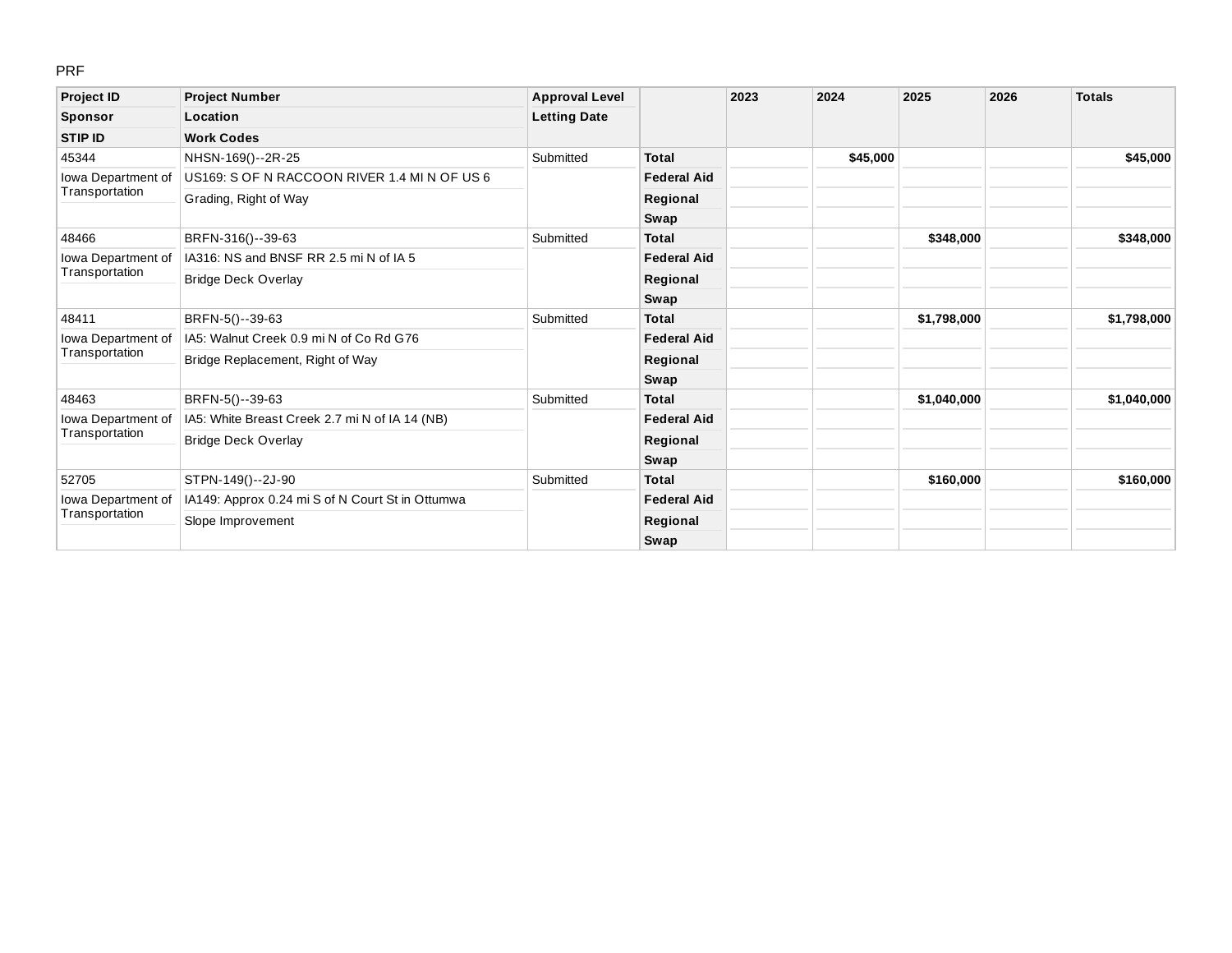### STBG

| <b>Project ID</b>     | <b>Project Number</b>                                     | <b>Approval Level</b> |                    | 2023        | 2024        | 2025        | 2026 | <b>Totals</b> |
|-----------------------|-----------------------------------------------------------|-----------------------|--------------------|-------------|-------------|-------------|------|---------------|
| Sponsor               | Location                                                  | <b>Letting Date</b>   |                    |             |             |             |      |               |
| <b>STIP ID</b>        | <b>Work Codes</b>                                         |                       |                    |             |             |             |      |               |
| 52584                 | STP-210()--2C-25                                          | Submitted             | <b>Total</b>       | \$1,700,000 |             |             |      | \$1,700,000   |
| Iowa Department of    | IA210: IA 141 to 0.2 mi N of N 3rd St in Woodward         |                       | <b>Federal Aid</b> | \$1,360,000 |             |             |      | \$1,360,000   |
| Transportation        | <b>Pavement Rehab</b>                                     |                       | Regional           |             |             |             |      |               |
|                       |                                                           |                       | Swap               |             |             |             |      |               |
| 52658                 | STP-76()--2C-3                                            | Submitted             | <b>Total</b>       | \$3,635,000 |             |             |      | \$3,635,000   |
| Iowa Department of    | IA76: 0.2 mi W of E Jct Co Rd X32 to Co Rd X16            |                       | <b>Federal Aid</b> | \$2,908,000 |             |             |      | \$2,908,000   |
| Transportation        | <b>Pavement Rehab</b>                                     |                       | Regional           |             |             |             |      |               |
|                       |                                                           |                       | Swap               |             |             |             |      |               |
| 10913                 | STP-S-C061()--5E-61                                       | Submitted             | <b>Total</b>       | \$2,500,000 |             |             |      | \$2,500,000   |
| <b>Madison County</b> | On G61 (MACKSBURG RD), from ADAIR/MADISON                 |                       | <b>Federal Aid</b> | \$2,000,000 |             |             |      | \$2,000,000   |
|                       | COUNTY LINE EAST 6 Miles to FIELDSTONE AVE.               |                       | Regional           | \$2,000,000 |             |             |      | \$2,000,000   |
|                       | <b>Pavement Rehab</b>                                     |                       | Swap               |             |             |             |      |               |
| 45776                 | STP-S-C085(S27)--5E-85                                    | Submitted             | <b>Total</b>       |             | \$1,000,000 |             |      | \$1,000,000   |
| <b>Story County</b>   | On S 27, from Hwy 30 N 4.9 miles to E29                   |                       | <b>Federal Aid</b> |             | \$800,000   |             |      | \$800,000     |
|                       | <b>HMA Resurfacing</b>                                    |                       | Regional           |             | \$800,000   |             |      | \$800,000     |
|                       |                                                           |                       | Swap               |             |             |             |      |               |
| 36937                 | TAP-U-PA11()--8I-00                                       | In Prep               | <b>Total</b>       |             | \$67,451    |             |      | \$67,451      |
| <b>RPA 11</b>         | <b>HIRTA: Vehicle Purchase</b>                            |                       | <b>Federal Aid</b> |             | \$57,333    |             |      | \$57,333      |
|                       | <b>Transit Investments</b>                                |                       | Regional           |             | \$57,333    |             |      | \$57,333      |
|                       |                                                           |                       | Swap               |             |             |             |      |               |
| 37454                 | STP-S-C025(H-43)--5E-25                                   | Submitted             | <b>Total</b>       |             |             | \$3,500,000 |      | \$3,500,000   |
| <b>Dallas County</b>  | On R22, from Highway 44 N 5 miles to F31, Grant           |                       | <b>Federal Aid</b> |             |             | \$800,000   |      | \$800,000     |
|                       | Township                                                  |                       | Regional           |             |             | \$800,000   |      | \$800,000     |
|                       | <b>Pavement Rehab</b>                                     |                       | Swap               |             |             |             |      |               |
| 41362                 | STP-S-C085(E29)--5E-85                                    | Submitted             | <b>Total</b>       |             |             | \$1,800,000 |      | \$1,800,000   |
| <b>Story County</b>   | On E29, from 700' west of 570th Ave. E 9.2 miles to 660th |                       | <b>Federal Aid</b> |             |             | \$1,440,000 |      | \$1,440,000   |
|                       | Ave.                                                      |                       | Regional           |             |             | \$1,440,000 |      | \$1,440,000   |
|                       | <b>HMA Resurfacing</b>                                    |                       | Swap               |             |             |             |      |               |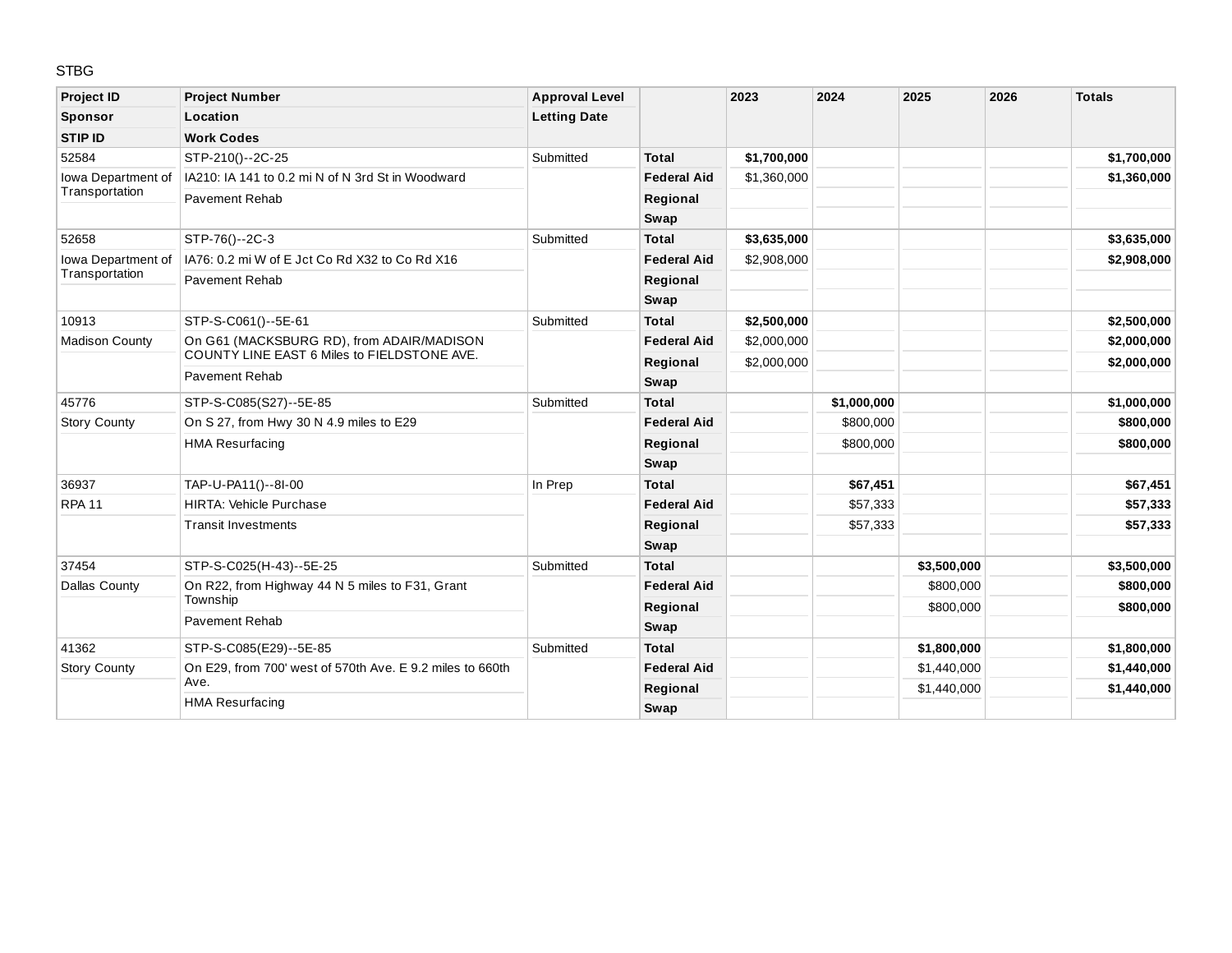## STBG-HBP

| <b>Project ID</b> | <b>Project Number</b>                             | <b>Approval Level</b> |                    | 2023 | 2024        | 2025 | 2026 | <b>Totals</b> |
|-------------------|---------------------------------------------------|-----------------------|--------------------|------|-------------|------|------|---------------|
| <b>Sponsor</b>    | Location                                          | <b>Letting Date</b>   |                    |      |             |      |      |               |
| STIP ID           | <b>Work Codes</b>                                 |                       |                    |      |             |      |      |               |
| 40160             | BROS-C008(xx)--8J-08                              | Submitted             | <b>Total</b>       |      | \$400,000   |      |      | \$400,000     |
| Boone County      | On L RD, Over TRIB. OF DES MOINES RIVER, S14 T85  |                       | <b>Federal Aid</b> |      | \$400,000   |      |      | \$400,000     |
|                   | R <sub>27</sub>                                   |                       | Regional           |      |             |      |      |               |
|                   | <b>Bridge Replacement</b>                         |                       | Swap               |      |             |      |      |               |
| 38624             | BRS-C008(xx)--60-08                               | Submitted             | <b>Total</b>       |      | \$1,000,000 |      |      | \$1,000,000   |
| Boone County      | On E 18, Over BLUFF CREEK, on NLINE S20 T85N R27W |                       | <b>Federal Aid</b> |      | \$800,000   |      |      | \$800,000     |
|                   | <b>Bridge Replacement</b>                         |                       | Regional           |      |             |      |      |               |
|                   |                                                   |                       | Swap               |      |             |      |      |               |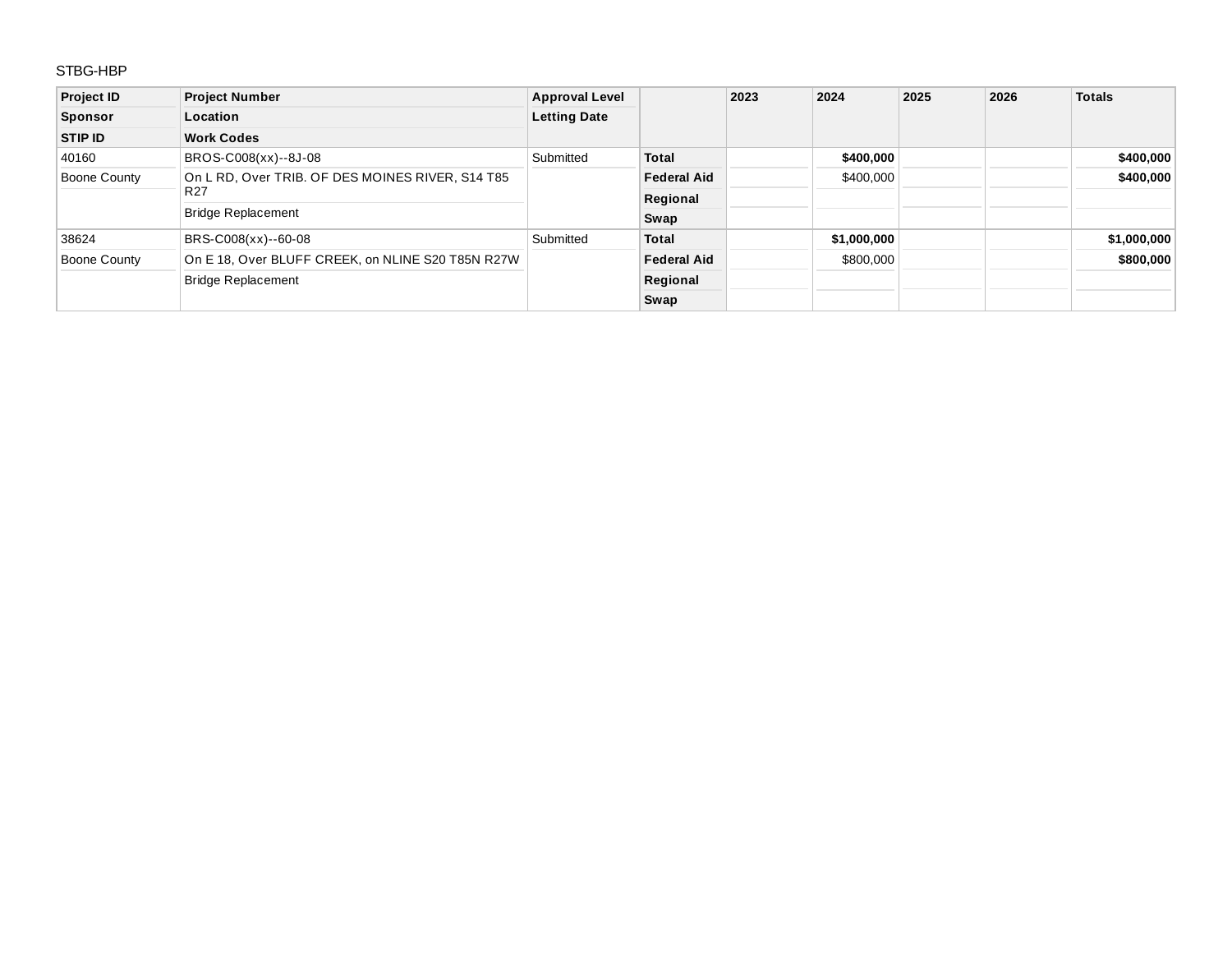### STBG-TAP

| <b>Project ID</b>                                 | <b>Project Number</b>                                                           | <b>Approval Level</b> |                    | 2023      | 2024      | 2025      | 2026 | <b>Totals</b> |
|---------------------------------------------------|---------------------------------------------------------------------------------|-----------------------|--------------------|-----------|-----------|-----------|------|---------------|
| <b>Sponsor</b>                                    | Location                                                                        | <b>Letting Date</b>   |                    |           |           |           |      |               |
| <b>STIP ID</b>                                    | <b>Work Codes</b>                                                               |                       |                    |           |           |           |      |               |
| 39406                                             | TAP-R-5087()--8T-91                                                             | In Prep               | <b>Total</b>       | \$370,000 |           |           |      | \$370,000     |
| Milo                                              | In the city of Milo, Multi-use Path Project - From Southeast                    | 12/20/2022            | <b>Federal Aid</b> | \$230,000 |           |           |      | \$230,000     |
|                                                   | Warren Elementary School to Centennial Park                                     |                       | Regional           | \$230,000 |           |           |      | \$230,000     |
|                                                   | Ped/Bike Grade & Pave                                                           |                       | Swap               |           |           |           |      |               |
| 39404                                             | TAP-R-C008(086)--8T-08                                                          | In Prep               | <b>Total</b>       | \$418,000 |           |           |      | \$418,000     |
| <b>Boone County</b>                               | High Trestle to City of Boone Trail - Phase 1                                   | 1/19/2022             | <b>Federal Aid</b> | \$100,000 |           |           |      | \$100,000     |
| <b>Conservation Board</b>                         | Ped/Bike Grade & Pave, Ped/Bike Miscellaneous                                   |                       | Regional           | \$100,000 |           |           |      | \$100,000     |
|                                                   |                                                                                 |                       | Swap               |           |           |           |      |               |
| 39399                                             | TAP-R-C025(117)--8T-25                                                          | In Prep               | <b>Total</b>       | \$462,500 |           |           |      | \$462,500     |
| Dallas County                                     | RRVT Bridge Improvements Phase 3 - Bridge D                                     | 11/21/2023            | <b>Federal Aid</b> | \$250,000 |           |           |      | \$250,000     |
| <b>Conservation Board</b>                         | Ped/Bike Structures                                                             |                       | Regional           | \$250,000 |           |           |      | \$250,000     |
|                                                   |                                                                                 |                       | Swap               |           |           |           |      |               |
| 45520                                             | TAP-R-C025(123)--8T-25                                                          | In Prep               | <b>Total</b>       | \$462,500 |           |           |      | \$462,500     |
| <b>Dallas County</b><br><b>Conservation Board</b> | RRVT Bridge Improvements Phase 2 - Bridge S Over<br>MOSOUITO CREEK, S34 T79 R29 | 12/20/2022            | <b>Federal Aid</b> | \$250,000 |           |           |      | \$250,000     |
|                                                   | Ped/Bike Structures                                                             |                       | Regional           | \$250,000 |           |           |      | \$250,000     |
|                                                   |                                                                                 |                       | Swap               |           |           |           |      |               |
| 39483                                             | TAP-U-0035()--8I-25                                                             | In Prep               | <b>Total</b>       | \$519,000 |           |           |      | \$519,000     |
| Adel                                              | In the city of Adel, Adel Recrational Trails                                    |                       | <b>Federal Aid</b> | \$180,000 |           |           |      | \$180,000     |
|                                                   | Ped/Bike Grade & Pave                                                           |                       | Regional           | \$180,000 |           |           |      | \$180,000     |
|                                                   |                                                                                 |                       | Swap               |           |           |           |      |               |
| 45467                                             | TAP-R-0035()--8T-25                                                             | In Prep               | <b>Total</b>       |           | \$635,000 |           |      | \$635,000     |
| Adel                                              | In the city of Adel, School and Raccoon River Valley Trail                      |                       | <b>Federal Aid</b> |           | \$125,000 |           |      | \$125,000     |
|                                                   | Connection                                                                      |                       | Regional           |           | \$125,000 |           |      | \$125,000     |
|                                                   | Ped/Bike Grade & Pave                                                           |                       | Swap               |           |           |           |      |               |
| 45468                                             | TAP-R-6125()--8T-63                                                             | In Prep               | <b>Total</b>       |           | \$320,000 |           |      | \$320,000     |
| Pleasantville                                     | In the City of Pleasantville, Highway 5 Trail Project                           |                       | <b>Federal Aid</b> |           | \$150,000 |           |      | \$150,000     |
|                                                   | Ped/Bike Grade & Pave                                                           |                       | Regional           |           | \$150,000 |           |      | \$150,000     |
|                                                   |                                                                                 |                       | Swap               |           |           |           |      |               |
| 48677                                             | TAP-R-C085(171)--8T-85                                                          | In Prep               | <b>Total</b>       |           |           | \$674,000 |      | \$674,000     |
| <b>Story County</b>                               | HOINT: From the South Skunk River Scenic Bridge to                              | 12/20/2022            | <b>Federal Aid</b> |           |           | \$250,000 |      | \$250,000     |
| <b>Conservation Board</b>                         | County Road 610th Aveue                                                         |                       | Regional           |           |           | \$250,000 |      | \$250,000     |
|                                                   | Ped/Bike Grade & Pave                                                           |                       | Swap               |           |           |           |      |               |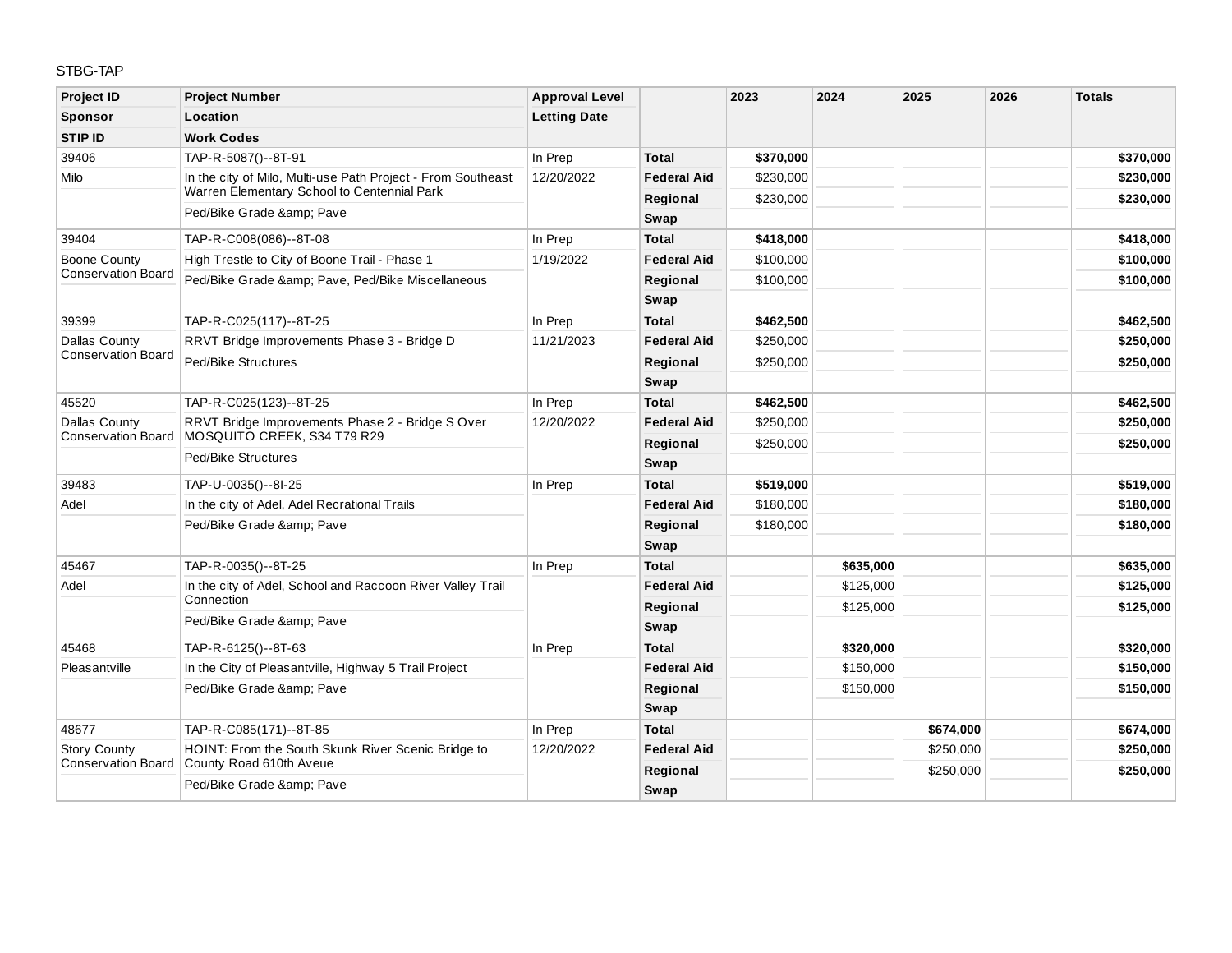#### SWAP-HBP

| <b>Project ID</b>     | <b>Project Number</b>                            | <b>Approval Level</b> |                    | 2023        | 2024 | 2025 | 2026 | <b>Totals</b> |
|-----------------------|--------------------------------------------------|-----------------------|--------------------|-------------|------|------|------|---------------|
| <b>Sponsor</b>        | Location                                         | <b>Letting Date</b>   |                    |             |      |      |      |               |
| STIP ID               | <b>Work Codes</b>                                |                       |                    |             |      |      |      |               |
| 37566                 | BRS-SWAP-2215(601)--FF-61                        | TIP Approved          | <b>Total</b>       | \$1,800,000 |      |      |      | \$1,800,000   |
| <b>Madison County</b> | In the city of East Peru, On R21 (PERU RD), Over | 10/18/2022            | <b>Federal Aid</b> |             |      |      |      |               |
|                       | CLANTON CREEK, S11 T74 R27                       |                       | Regional           |             |      |      |      |               |
|                       | <b>Bridge Replacement</b>                        |                       | Swap               | \$1,800,000 |      |      |      | \$1,800,000   |
| 48719                 | BRS-SWAP-C085(S14S)--FF-85                       | TIP Approved          | <b>Total</b>       | \$600,000   |      |      |      | \$600,000     |
| <b>Story County</b>   | On S 14, Over CALAMUS CREEK, S18 T82 R22         | 11/15/2022            | <b>Federal Aid</b> |             |      |      |      |               |
|                       | <b>Bridge Replacement</b>                        |                       | Regional           |             |      |      |      |               |
|                       |                                                  |                       | Swap               | \$600,000   |      |      |      | \$600,000     |

#### SWAP-HSIP

| <b>Project ID</b> | <b>Project Number</b>                                                   | <b>Approval Level</b> |                    | 2023        | 2024 | 2025 | 2026 | <b>Totals</b> |
|-------------------|-------------------------------------------------------------------------|-----------------------|--------------------|-------------|------|------|------|---------------|
| <b>Sponsor</b>    | Location                                                                | <b>Letting Date</b>   |                    |             |      |      |      |               |
| <b>STIP ID</b>    | <b>Work Codes</b>                                                       |                       |                    |             |      |      |      |               |
| 8948              | HSIP-SWAP-C025(126)--FJ-25                                              | Submitted             | <b>Total</b>       | \$2,000,000 |      |      |      | \$2,000,000   |
| Dallas County     | On P-46, from Highway 141 N 2.0 miles to Greene Co.,<br>Dallas Township | 1/18/2023             | <b>Federal Aid</b> |             |      |      |      |               |
|                   |                                                                         |                       | Regional           | \$240,000   |      |      |      | \$240,000     |
|                   | Pavement Rehab/Widen                                                    |                       | Swap               | \$676,000   |      |      |      | \$676,000     |
| 47077             | HSIP-SWAP-C025(H-45)--FJ-25                                             | Submitted             | <b>Total</b>       | \$3,500,000 |      |      |      | \$3,500,000   |
| Dallas County     | On R 30, from Highway 44 N Approximately 5.0 miles to<br>F31            | 1/18/2023             | <b>Federal Aid</b> |             |      |      |      |               |
|                   |                                                                         |                       | Regional           |             |      |      |      |               |
|                   | Subdrains, Shoulder Widening                                            |                       | Swap               | \$700,000   |      |      |      | \$700,000     |